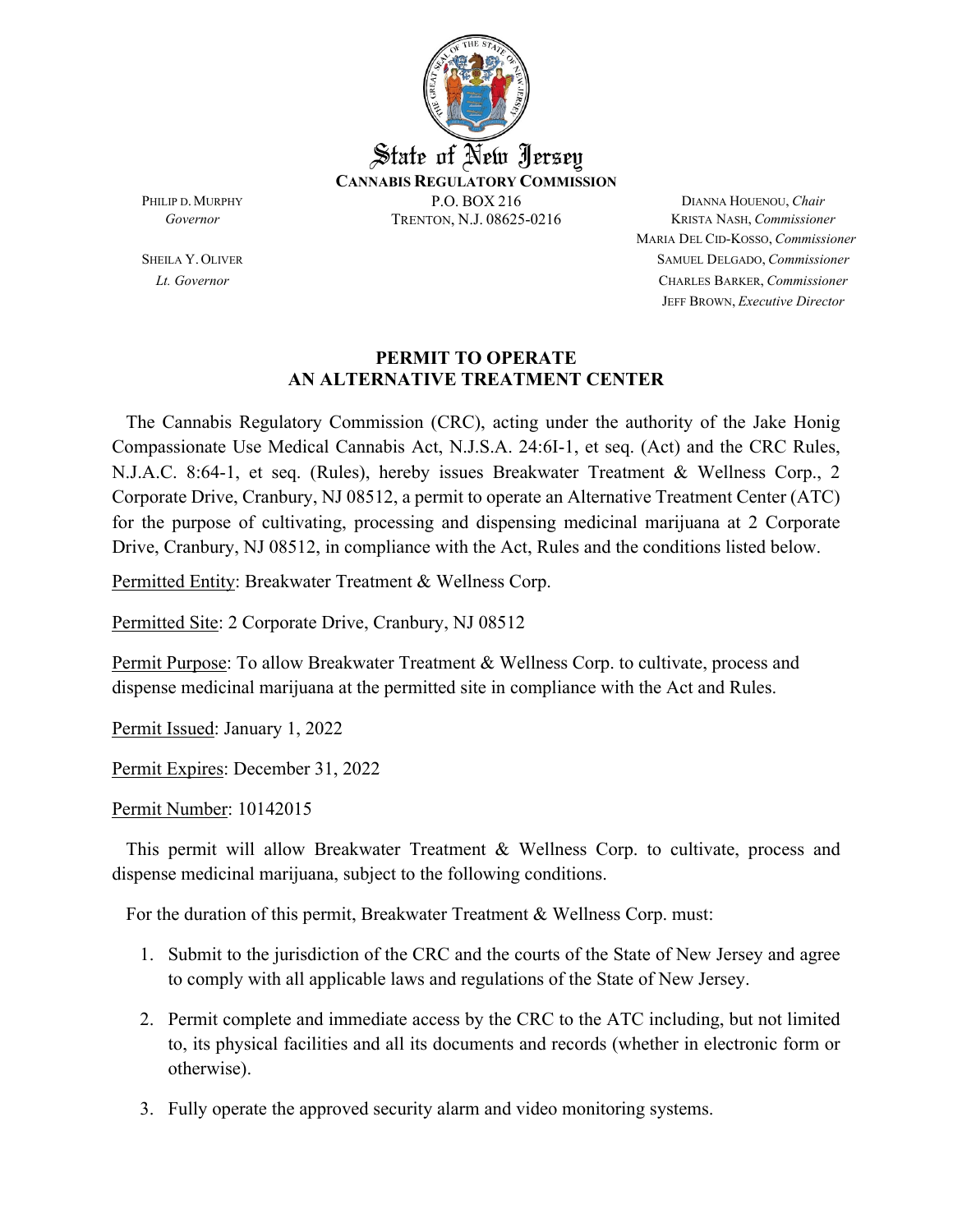- 4. Fully operate the approved internal management system.
- 5. All Medicinal Marijuana products dispensed to patients will be entered in the New Jersey CRC Patient Registry.
- 6. Implement all standard operating procedures approved by the CRC related to the cultivation and dispensary site.
- 7. Maintain compliance with all requirements outlined in the CRC Operational Inspection Requirements.

 Any violation of the conditions of this permit and/or the legal and regulatory requirements to operate an ATC in the State of New Jersey may result in the CRC acting against Breakwater Treatment & Wellness Corp. including, but not limited to, suspending Breakwater Treatment & Wellness Corp. operations, in accordance with the Act, Rules and any other applicable laws.

Dianna Houenou Chair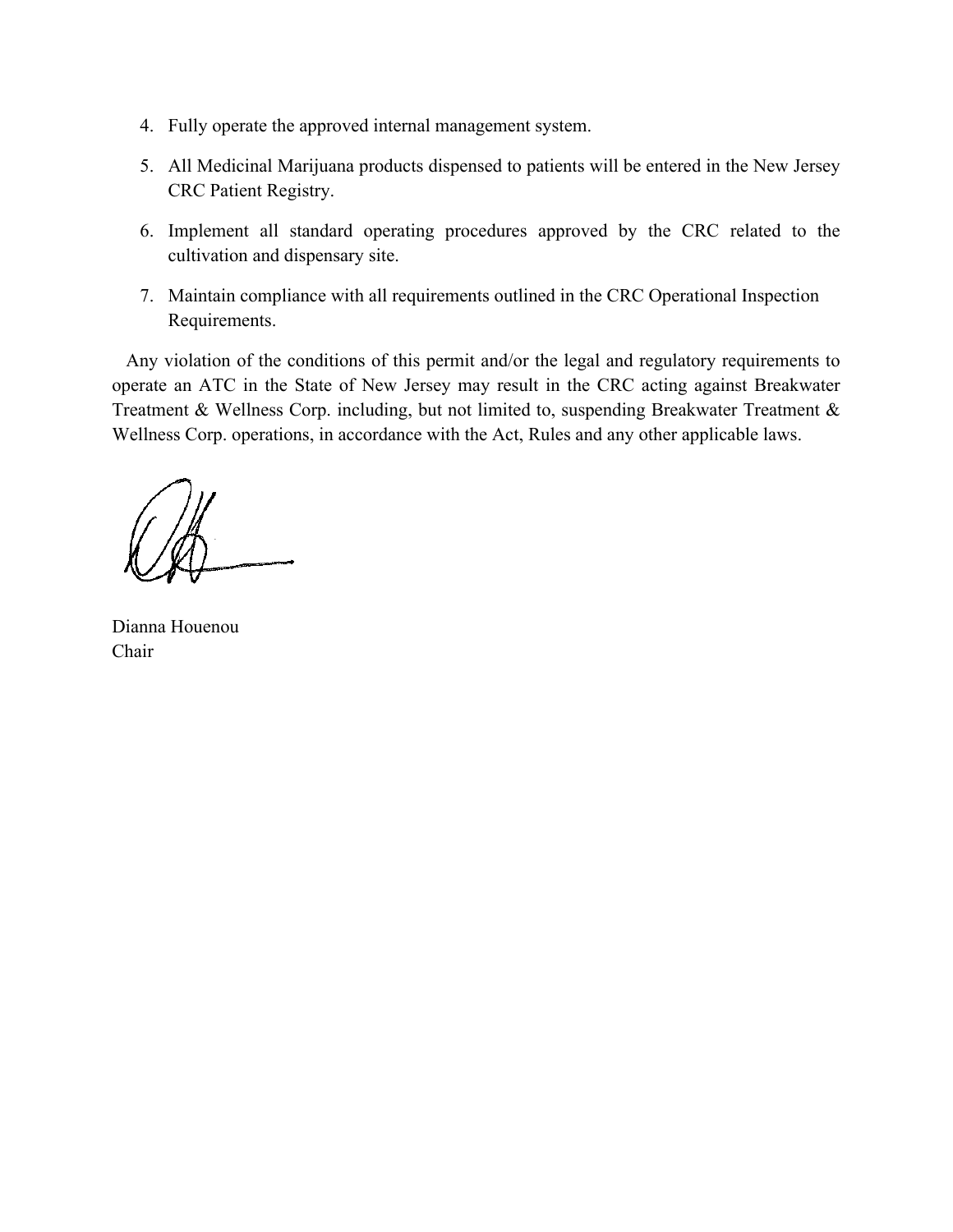## **State of New Jersey Cannabis Regulatory Commission**

Under the authority of the Jake Honig Compassionate Use Medical Cannabis Act, N.J.S.A. 24:6I‐1, et seq. and N.J.A.C. 8:64‐1, et seq., the Cannabis Regulatory Commission hereby issues this permit to operate an Alternative Treatment Center for the purpose of cultivating, processing and dispensing medicinal mariju‐ ana to:

### **Breakwater Treatment & Wellness Corp.**

Permitted Site: 2 Corporate Drive, Cranbury, NJ 08512

Permit #: 10142015

Expiration Date: December 31, 2022



Dianna Houenou, Chair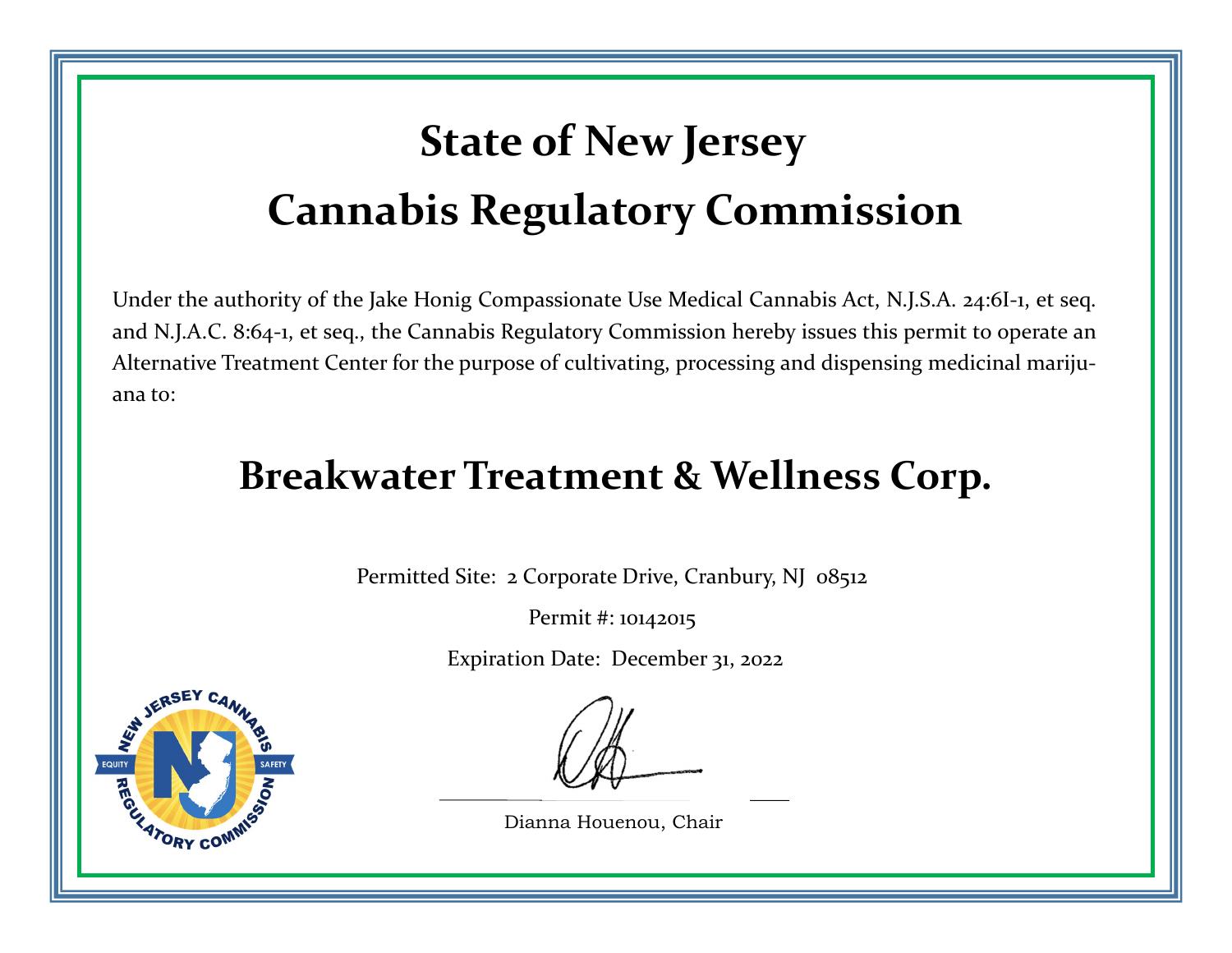

MARIA DEL CID-KOSSO, *Commissioner* SHEILA Y.OLIVER SAMUEL DELGADO, *Commissioner Lt. Governor* CHARLES BARKER, *Commissioner* JEFF BROWN, *Executive Director*

#### **PERMIT TO MANUFACTURE MEDICINAL MARIJUANA PRODUCTS**

 The Cannabis Regulatory Commission (CRC), acting under the authority of the Jake Honig Compassionate Use Medical Cannabis Act, N.J.S.A. 24:6I-1, et seq. (Act) and the CRC Rules, N.J.A.C. 8:64-1, et seq. (Rules), hereby issues the Breakwater Treatment & Wellness Corp., 2 Corporate Drive, Cranbury, NJ 08512, a permit to manufacture medicinal marijuana products at 2 Corporate Drive, Cranbury, NJ 08512, in compliance with the Act, Rules and the conditions listed below.

Permitted Entity: Breakwater Treatment & Wellness Corp.

Permitted Site: 2 Corporate Drive, Cranbury, NJ 08512

Permit Purpose: To allow Breakwater Treatment & Wellness Corp. to manufacture medicinal marijuana products at the permitted site in compliance with the Act and Rules.

Permit Issued: January 1, 2022

Permit Expires: December 31, 2022

Permit Number: 10142015

 This permit will allow Breakwater Treatment & Wellness Corp. to manufacture medicinal marijuana products, subject to the following conditions.

For the duration of this permit, Breakwater Treatment & Wellness Corp. must:

- 1. Submit to the jurisdiction of the CRC and the courts of the State of New Jersey and agree to comply with all applicable laws and regulations of the State of New Jersey.
- 2. Permit complete and immediate access by the CRC to the ATC including, but not limited to, its physical facility and all its documents and records (whether in electronic form or otherwise).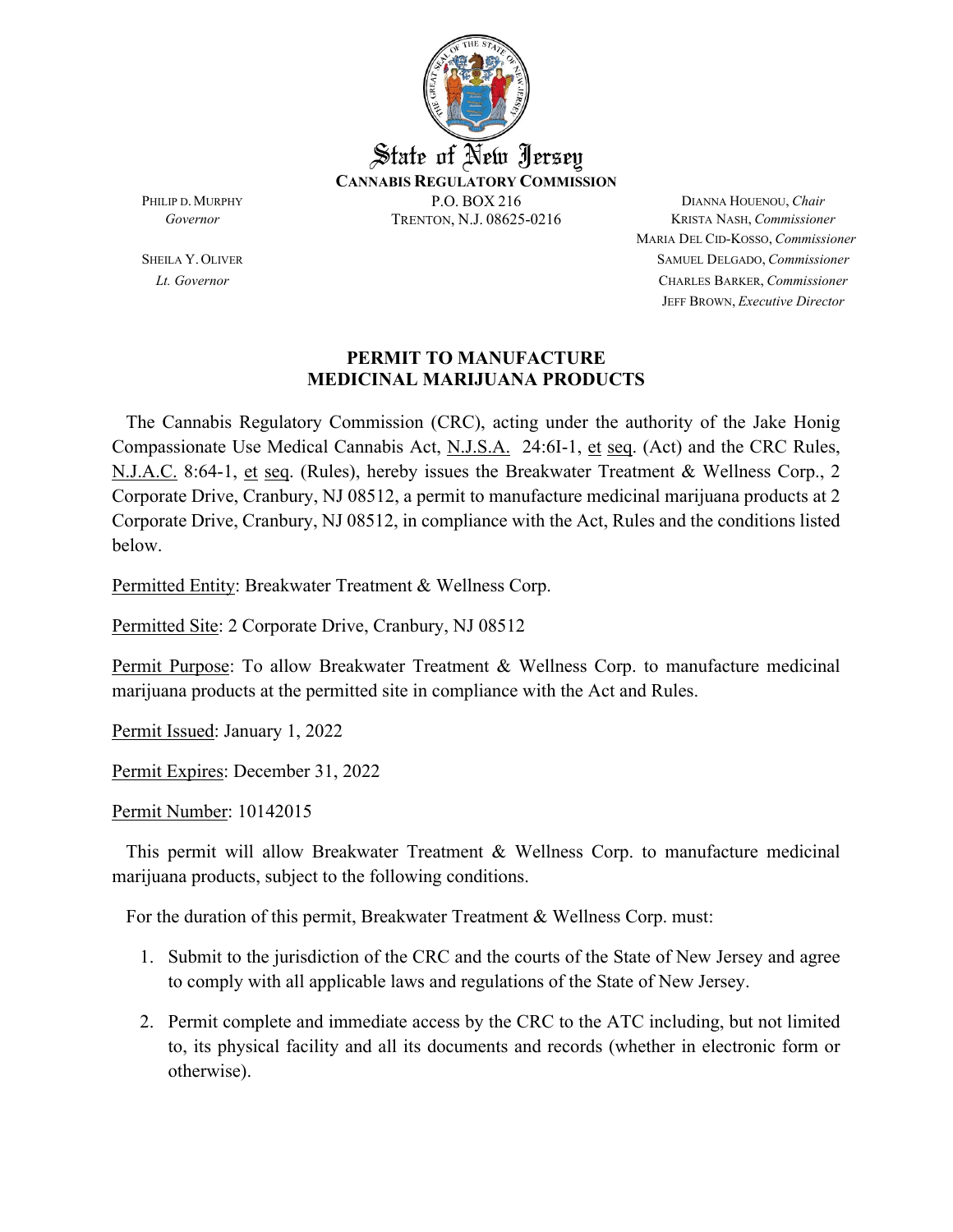- 3. Fully operate the approved security alarm and video monitoring systems.
- 4. Fully operate the approved internal management system.
- 5. Implement all standard operating procedures approved by the CRC related to the manufacturing facility.
- 6. Maintain compliance with all requirements outlined in the CRC Operational Inspection Requirements Checklist and the Standard for Manufacturing Lozenge, Topical Formulations, Edible Form Products by an Alternative Treatment Center. This will include all manufactured products approved by the CRC.

 Any violation of the conditions of this permit and/or the legal and regulatory requirements to manufacture medicinal marijuana products in the State of New Jersey may result in the CRC acting against Breakwater Treatment & Wellness Corp., including, but not limited to, suspending Breakwater Treatment & Wellness Corp. operations, in accordance with the Act, Rules and any other applicable laws.

Dianna Houenou Chair